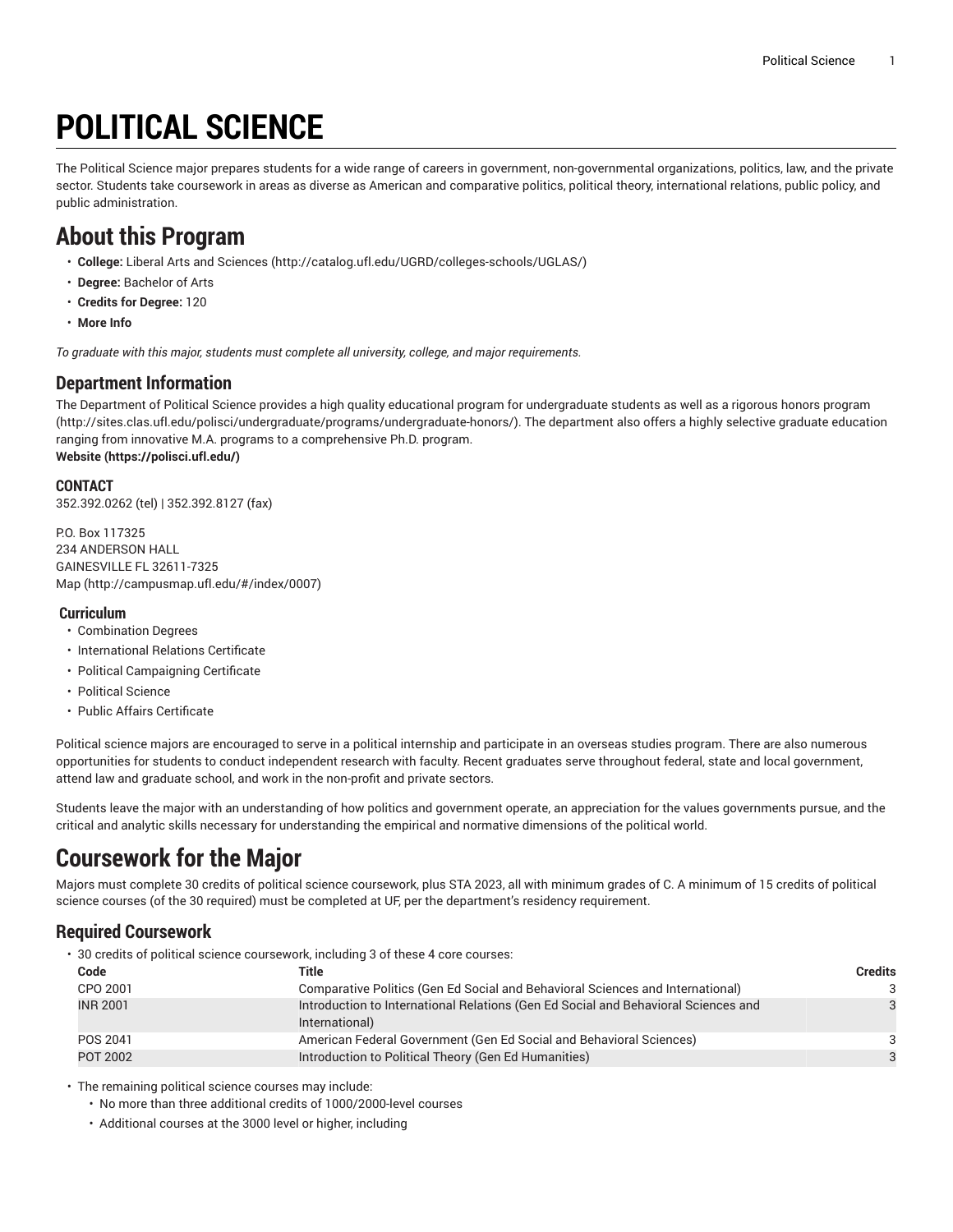- No more than three credits of POS 4905
- No more than three credits of POS 4940 (graded S/U)

#### **Required Coursework**

• STA 2023

### **Recommended Coursework**

The following centers and programs are affiliated with the Department of Political Science. Many of them offer minors and/or certificates that complement a degree in political science.

### **The Bob Graham Center for Public Service**

A community of students, scholars and politically engaged citizens devoted to enhanced citizenship; the training of current and future public and civic leaders who can identify problems and spearhead change; and the development of policy on issues of importance to Florida, the United States and the global community. The center offers a [minor in public leadership](http://catalog.ufl.edu/UGRD/colleges-schools/UGLAS/PBL_UMN/) ([http://catalog.ufl.edu/UGRD/colleges-schools/UGLAS/PBL\\_UMN/](http://catalog.ufl.edu/UGRD/colleges-schools/UGLAS/PBL_UMN/)), an interdisciplinary program of study that provides students with the skills and knowledge critical to serving as effective and ethical public leaders.

### **More Info**

The Bob Graham Center was established in 2006 with the goal of creating a community of students, scholars, and citizens who share a commitment to revitalizing the civic culture of Florida and the nation. Former Governor and U. S. Senator Bob Graham founded the Center as a place where students acquire the skills and knowledge to become informed citizens, with the expressed purpose of strengthening the nation's democratic institutions. **[Website](http://www.bobgrahamcenter.ufl.edu/) (<http://www.bobgrahamcenter.ufl.edu/>)**

#### **CONTACT**

[Email](mailto:graham-events@clas.ufl.edu) (<graham-events@clas.ufl.edu>) | 352.846.1575

220 PUGH HALL GAINESVILLE FL 32611-2030 [Map](http://campusmap.ufl.edu/#/index/0072) ([http://campusmap.ufl.edu/#/index/0072\)](http://campusmap.ufl.edu/#/index/0072)

#### **Curriculum**

• Public Leadership Minor

#### **The Center for African Studies**

Promotes excellence in teaching and research on Africa in all disciplines at the University of Florida. In addition to undergraduate education, the center promotes and supports graduate studies as essential for the development of a continuing community of Africanist scholars. The center has over 100 affiliated teaching and research faculty in a variety of fields, including languages, the humanities, the social sciences, agriculture, business, engineering, education, fine arts, environmental studies and conservation, journalism, and law. The center offers an [African studies minor](http://catalog.ufl.edu/UGRD/colleges-schools/UGLAS/AFS_UMN/) ([http://](http://catalog.ufl.edu/UGRD/colleges-schools/UGLAS/AFS_UMN/) [catalog.ufl.edu/UGRD/colleges-schools/UGLAS/AFS\\_UMN/](http://catalog.ufl.edu/UGRD/colleges-schools/UGLAS/AFS_UMN/)) that provides a multidisciplinary grounding in an important world area for those who want to pursue careers in a range of professions as well as for those who intend to go on to graduate school.

#### **More Info**

As a National Resource Center for African Studies, the mission of the center is to promote excellence in teaching and research on Africa in all the disciplines at the University of Florida. The Center for African Studies also disseminates knowledge about Africa to the wider community through an integrated outreach program to schools, colleges, community groups, and businesses. **[Website](https://africa.ufl.edu/) (<https://africa.ufl.edu/>)**

#### **CONTACT**

[Email](mailto:tleedy@ufl.edu) (<tleedy@ufl.edu>) | 352.392.2183 (tel) | 352.392.2435 (fax)

PO Box 115560 427 GRINTER HALL GAINESVILLE FL 32611-5560 [Map](http://campusmap.ufl.edu/#/index/0002) ([http://campusmap.ufl.edu/#/index/0002\)](http://campusmap.ufl.edu/#/index/0002)

#### **Curriculum**

• African Studies Minor

### **The Center for European Studies**

Designed to assist in the development of area and language skills among students through fostering rich academic and cultural environments, including broad language and areas studies courses, degree options, and study abroad opportunities. It also fosters greater international awareness in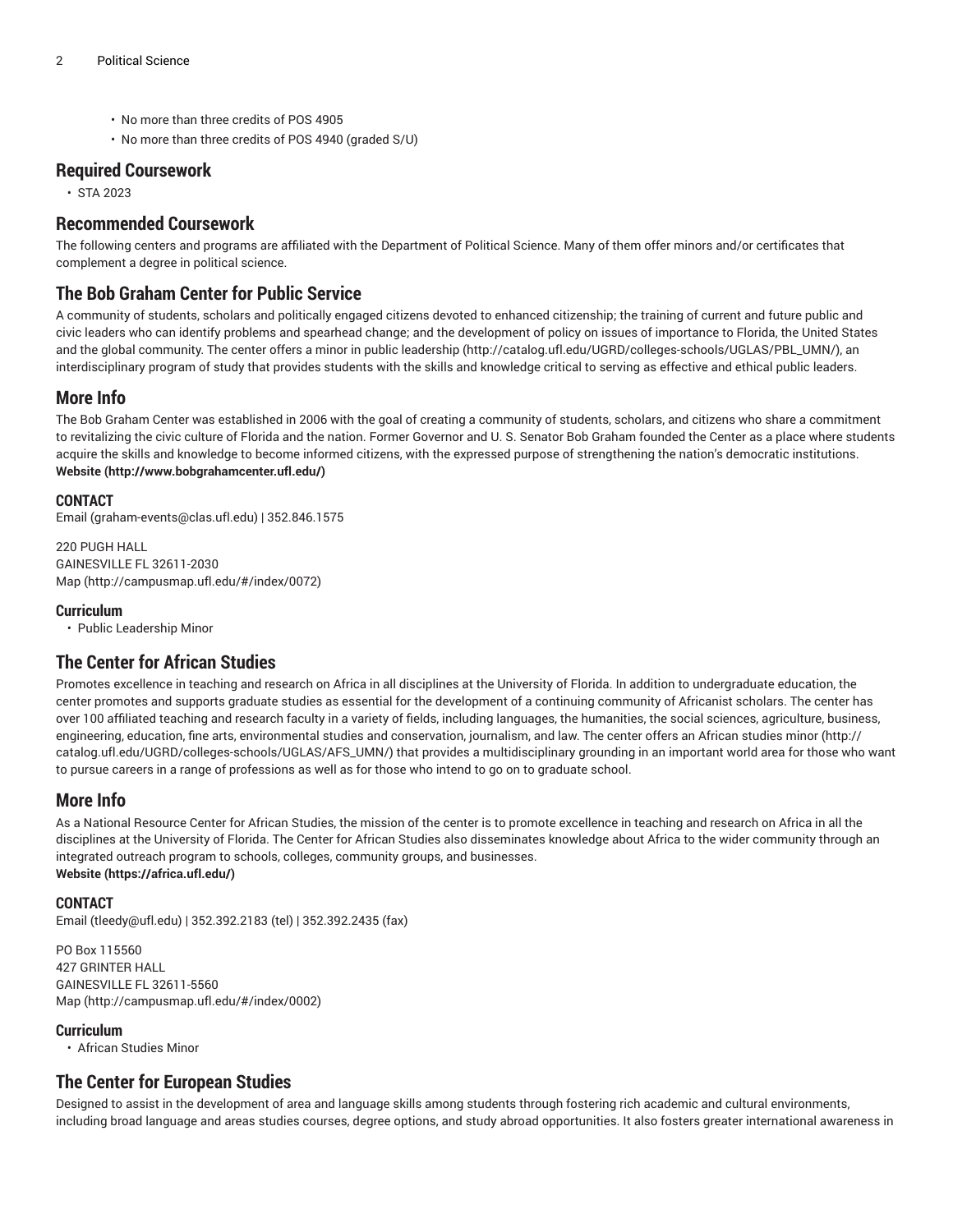the broader community through educational programs for state and local government, business organizations, K-12 students and teachers, the media and the general public. The center offers a

- European Union studies [certificate \(http://catalog.ufl.edu/UGRD/colleges-schools/UGLAS/LAS\\_UCT03/](http://catalog.ufl.edu/UGRD/colleges-schools/UGLAS/LAS_UCT03/)) and [minor](http://catalog.ufl.edu/UGRD/colleges-schools/UGLAS/EUS_UMN/) ([http://catalog.ufl.edu/](http://catalog.ufl.edu/UGRD/colleges-schools/UGLAS/EUS_UMN/) [UGRD/colleges-schools/UGLAS/EUS\\_UMN/](http://catalog.ufl.edu/UGRD/colleges-schools/UGLAS/EUS_UMN/)), which are designed to give students the opportunity to gain European Union expertise through multidisciplinary coursework.
- East-Central European studies [certificate](http://catalog.ufl.edu/UGRD/colleges-schools/UGLAS/LAS_UCT02/) [\(http://catalog.ufl.edu/UGRD/colleges-schools/UGLAS/LAS\\_UCT02/](http://catalog.ufl.edu/UGRD/colleges-schools/UGLAS/LAS_UCT02/)) and [minor](http://catalog.ufl.edu/UGRD/colleges-schools/UGLAS/EEU_UMN/) ([http://catalog.ufl.edu/](http://catalog.ufl.edu/UGRD/colleges-schools/UGLAS/EEU_UMN/) [UGRD/colleges-schools/UGLAS/EEU\\_UMN/](http://catalog.ufl.edu/UGRD/colleges-schools/UGLAS/EEU_UMN/)), which give students the opportunity to study Eastern and Central Europe from an interdisciplinary perspective that incorporates both area and language studies.

#### **More Info**

The Center for European Studies (CES), housed within the College of Liberal Arts & Sciences (CLAS), is an interdisciplinary area studies center focused on the study of Europe, and facilitating the training of scholars and experts in European studies in the United States. In addition to the minors, certificates, and major, the center offers study abroad programs in Europe and various scholarships and grants for undergraduates. **[Website](https://ces.ufl.edu/) (<https://ces.ufl.edu/>)**

#### **CONTACT**

[Email](mailto:academicprograms@ces.ufl.edu) (<academicprograms@ces.ufl.edu>) | 352.294.7142 (tel) | 352.392.8966 (fax)

P.O. Box 117342 3324 TURLINGTON HALL GAINESVILLE FL 32611-7342 [Map](http://campusmap.ufl.edu/#/index/0267) ([http://campusmap.ufl.edu/#/index/0267\)](http://campusmap.ufl.edu/#/index/0267)

#### **Curriculum**

- /UGRD/colleges-schools/UGLAS/IDS\_BA\_BS/IDS\_BA17/
- East-Central European Studies Minor
- European Union Studies Certificate
- European Union Studies Minor

### **The Center for Jewish Studies**

Provides an undergraduate, interdepartmental curriculum that serves as a basis for understanding the broad spectrum of Jewish culture, religion, and civilization. The center offers both a major and [minor](http://catalog.ufl.edu/UGRD/colleges-schools/UGLAS/JST_UMN/) ([http://catalog.ufl.edu/UGRD/colleges-schools/UGLAS/JST\\_UMN/](http://catalog.ufl.edu/UGRD/colleges-schools/UGLAS/JST_UMN/)) through the College of Liberal Arts and Sciences. These may serve as preparation for graduate work in Jewish studies and the rabbinate, as background for a career in Jewish education or community service, or as an area of special interest which enriches the undergraduate experience.

#### **More Info**

The Center for Jewish Studies promotes academic study of Jewish culture, history, and politics for all students at the University of Florida. The Center's curriculum encourages critical thinking, textual analysis, research, oral argumentation, and writing. The Center has scholarship opportunities for undergraduate and graduate students, as well as study abroad opportunities. **[Website](https://jst.ufl.edu/) ([https://jst.ufl.edu/\)](https://jst.ufl.edu/)**

#### **CONTACT**

352.392.9247

P.O. Box 118020 1120 Turlington Hall GAINESVILLE FL 32611-8020 [Map](http://campusmap.ufl.edu/#/index/0003) ([http://campusmap.ufl.edu/#/index/0003\)](http://campusmap.ufl.edu/#/index/0003)

#### **Curriculum**

- European Jewish Studies Certificate
- Holocaust Studies Certificate
- Jewish Studies
- Jewish Studies Minor

#### **The Center for Latin American Studies**

Advances knowledge about Latin America and the Caribbean and enhances the scope and quality of Latin American studies at the University of Florida. The center administers an interdisciplinary graduate and undergraduate academic program in Latin American studies as well as a [minor](http://catalog.ufl.edu/UGRD/colleges-schools/UGLAS/LAM_UMN/) ([http://catalog.ufl.edu/UGRD/colleges-schools/UGLAS/LAM\\_UMN/\)](http://catalog.ufl.edu/UGRD/colleges-schools/UGLAS/LAM_UMN/) and [certificate](http://catalog.ufl.edu/UGRD/colleges-schools/UGLAS/LAS_UCT08/) ([http://catalog.ufl.edu/UGRD/colleges-schools/UGLAS/](http://catalog.ufl.edu/UGRD/colleges-schools/UGLAS/LAS_UCT08/) [LAS\\_UCT08/\)](http://catalog.ufl.edu/UGRD/colleges-schools/UGLAS/LAS_UCT08/).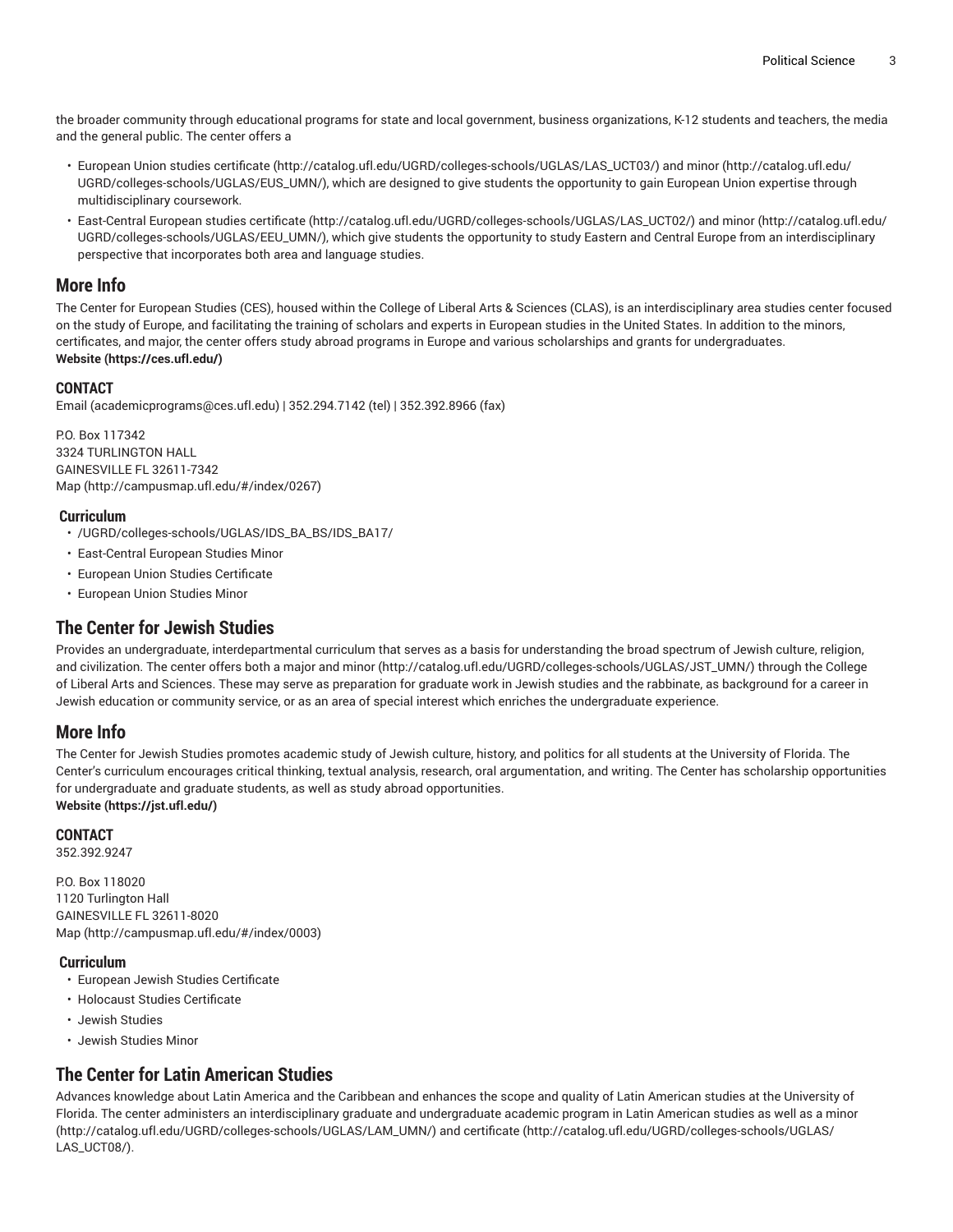### **More Info**

The Center for Latin American Studies advances knowledge about Latin America and the Caribbean and its peoples throughout the Hemisphere, enhances the scope and quality of research, teaching, and outreach in Latin American, Caribbeans and Latinx Studies. **[Website](http://www.latam.ufl.edu/) ([http://www.latam.ufl.edu/\)](http://www.latam.ufl.edu/)**

#### **CONTACT**

[Email](mailto:Communications@latam.ufl.edu) ([Communications@latam.ufl.edu\)](Communications@latam.ufl.edu) | 352.273.4705 (tel) | 352.392.7682 (fax)

P.O. Box 115530 319 GRINTER HALL GAINESVILLE FL 32611-5530 [Map](http://campusmap.ufl.edu/#/index/0002) ([http://campusmap.ufl.edu/#/index/0002\)](http://campusmap.ufl.edu/#/index/0002)

#### **Curriculum**

• Combination Degrees

- Latin American Studies Certificate
- Latin American Studies Minor
- Latin American Studies | IDS

### **The Center for Gender, Sexualities, and Women's Research**

An interdisciplinary forum for the study of gender and sexualities, their intersections with race/ethnicity, class, and other sociocultural systems. The Center's core faculty members have expertise in gender, race/ethnicity, and sexualities/LGBTQ+ studies; feminist intersectional analysis; transnational and postcolonial feminist analysis; Chicana/o, Latina/o, Afro-Latino Studies, Haitian and Caribbean studies; and cultural and literary studies. They apply this expertise in the study of critical domains such as collective identity and activism, health and medicine, law and politics, immigration, work, leadership and business, history, literatures and cultures, media and art, and social movements. In addition, the Center has over 100 affiliate faculty members with wide-ranging expertise and course offerings. Besides the [major](http://catalog.ufl.edu/UGRD/colleges-schools/UGLAS/WMS_BA/) [\(http://catalog.ufl.edu/UGRD/colleges-schools/UGLAS/WMS\\_BA/\)](http://catalog.ufl.edu/UGRD/colleges-schools/UGLAS/WMS_BA/) in Women's Studies, students may pursue one of three minors: [Women's](http://catalog.ufl.edu/UGRD/colleges-schools/UGLAS/WMS_UMN/) Studies ([http://catalog.ufl.edu/UGRD/colleges-schools/UGLAS/WMS\\_UMN/\)](http://catalog.ufl.edu/UGRD/colleges-schools/UGLAS/WMS_UMN/), Theories and Politics of [Sexuality \(http://catalog.ufl.edu/UGRD/colleges-schools/UGLAS/TPS\\_UMN/\)](http://catalog.ufl.edu/UGRD/colleges-schools/UGLAS/TPS_UMN/), and [Health Disparities in Society \(http://](http://catalog.ufl.edu/UGRD/colleges-schools/UGLAS/HDS_UMN/) [catalog.ufl.edu/UGRD/colleges-schools/UGLAS/HDS\\_UMN/](http://catalog.ufl.edu/UGRD/colleges-schools/UGLAS/HDS_UMN/)).

### **More Info**

The Center for Gender, Sexualities, and Women's Research advances research, teaching, and leadership on how multiple systems of power intertwine to shape culture, society, and people's lived experiences. Students explore how gender, class, race, sexuality, and other systems of power shape important domains such as health, work, culture, media, politics, leadership, and organizations. Students also learn how to put this knowledge into practice to transform these systems

**[Website](http://wst.ufl.edu/) (<http://wst.ufl.edu/>)**

#### **CONTACT**

[Email](mailto:undergrad@wst.ufl.edu) (<undergrad@wst.ufl.edu>) | 352.392.3365 (tel) | 352.392.4873 (fax)

P.O. Box 117352 200 USTLER HALL GAINESVILLE FL 32611-7352 [Map](http://campusmap.ufl.edu/#/index/0014) ([http://campusmap.ufl.edu/#/index/0014\)](http://campusmap.ufl.edu/#/index/0014)

#### **Curriculum**

- Combination Degrees
- Health Disparities in Society Minor
- Theories and Politics of Sexuality Minor
- Women's Studies
- Women's Studies Minor

# **Combination Degree Program**

The combination bachelor's/master's degree program is designed for superior students who have the ability to pursue an accelerated program in political science leading to the Master of Arts in political science. This program is not generally recommended for students considering a Ph.D. program in political science at UF. Admission to the combination-degree program is highly competitive and therefore very limited numbers of students are approved for this program.

Students in the combination program may pursue the general M.A. in political science or certificates in public affairs or political campaigning. Up to 12 semester credits of approved graduate-level political science courses can be used as dual credit for both degrees. All other requirements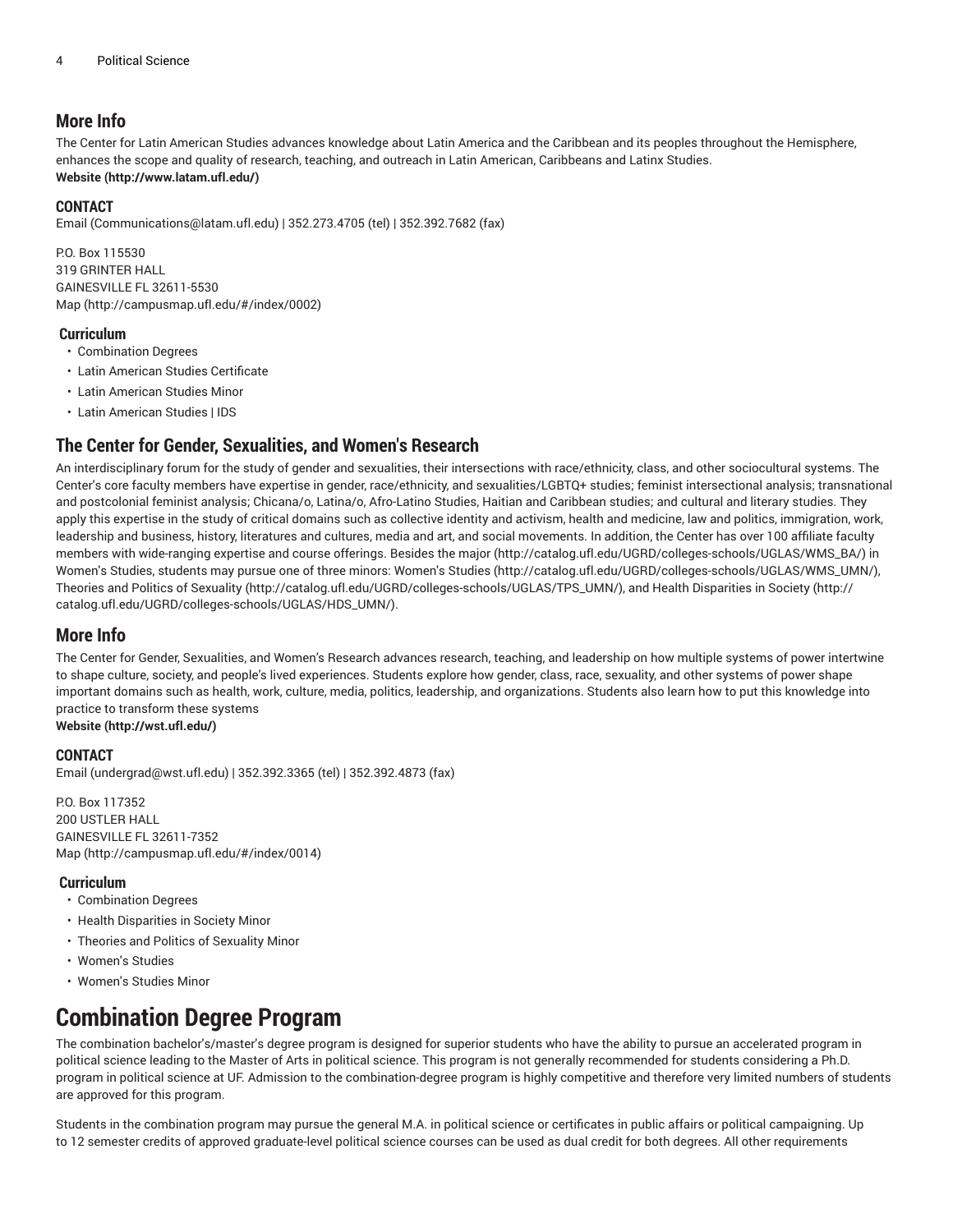for the bachelor's and the master's degrees must be satisfied. For more application process information, contact the undergraduate and graduate coordinators in the Department of Political Science.

• Combination Degrees

# **Overseas Studies**

Majors are encouraged to seek out opportunities for international study, during the summer or for the academic year. The credit generally will be applied toward the major and the degree. Contact the undergraduate coordinator about credit for study abroad. Visit the UF International Center in room 170 of the Hub for more information.

# **Relevant Minors and Certificates**

### **International Relations Certificate**

Political science and non-major students who are interested in international relations can pursue undergraduate training in two ways: through an interdisciplinary major in International Studies that includes courses on comparative politics and international relations or through a certificate in international relations. Credits earned toward the certificate also count toward the political science major. More information can be found under interdisciplinary studies majors listing and certificate programs.

• International Relations Certificate

### **Political Campaigning Certificate**

The Department of Political Science offers a certificate in political campaigning to its undergraduate majors. The certificate is designed for students who may wish to consider pursuing careers in practical politics, including campaign management, lobbying, issue advocacy, and others. Credits earned toward the certificate also count toward the political science major. Additional information is available on the department website.

• Political Campaigning Certificate

### **Public Affairs Certificate**

The certificate in public affairs is designed for those students interested in a career in or near government. Students take courses in public administration, policy process, policy analysis and one or more substantive policy courses in foreign policy, education, health, immigration, civil rights, welfare, or environmental protection. Credits earned toward the certificate also count toward the political science major. The certificate is open to nonpolitical science majors as well. Additional information is available on the department website.

• Public Affairs Certificate

#### **Critical Tracking**

Critical Tracking records each student's progress in courses that are required for entry to each major. Please note the critical-tracking requirements below on a per-semester basis.

#### For degree requirements outside of the major, refer to CLAS Degree Requirements: Structure of a CLAS Degree.

Equivalent critical-tracking courses as determined by the State of Florida Common Course [Prerequisites](http://www.flvc.org/cpp/displayRecord.jsp?cip=451001&track=01) ([http://www.flvc.org/cpp/displayRecord.jsp?](http://www.flvc.org/cpp/displayRecord.jsp?cip=451001&track=01) [cip=451001&track=01\)](http://www.flvc.org/cpp/displayRecord.jsp?cip=451001&track=01) may be used for transfer students.

# **Semester 1**

- Complete 1 of 4 political science critical-tracking courses: CPO 2001, INR 2001, POS 2041, or POT 2002
- 2.0 UF GPA required

# **Semester 2**

- Complete 1 additional political science critical-tracking course or STA 2023 with a 2.25 critical-tracking GPA
- 2.0 UF GPA required

### **Semester 3**

- Complete 1 additional political science critical-tracking course or STA 2023 with a 2.5 critical-tracking GPA
- 2.0 UF GPA required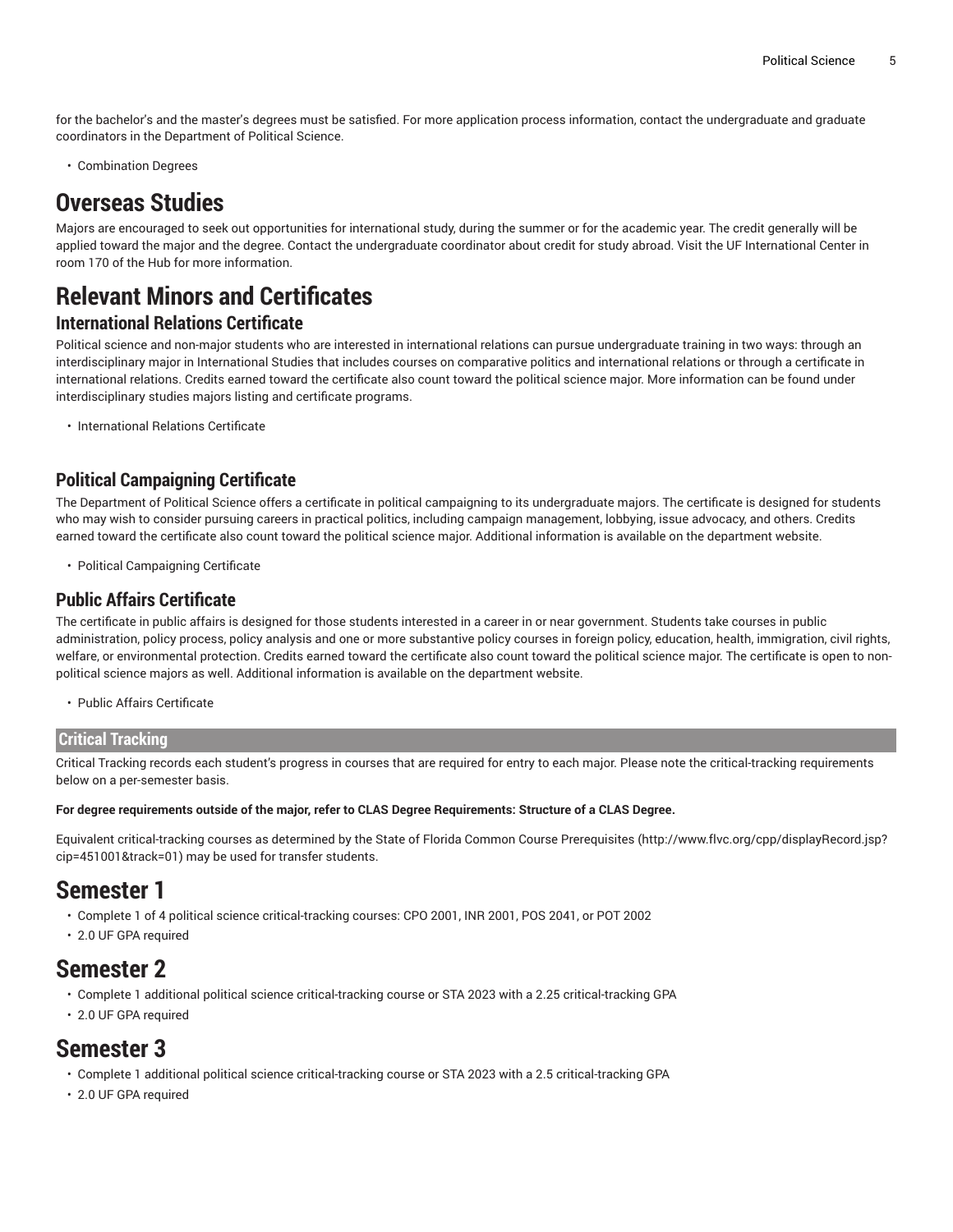# **Semester 4**

- Complete 3 of 4 political science critical-tracking courses and STA 2023 with a 2.5 critical-tracking GPA
- 2.0 UF GPA required

### **Semester 5**

- Complete 1 additional political science course at the 3000 level or higher with a minimum grade of C and maintain a 2.5 critical-tracking GPA
- 2.0 UF GPA required

# **Semester 6**

- Complete 1 additional political science course at the 3000 level or higher with a minimum grade of C and maintain a 2.5 critical-tracking GPA
- 2.0 UF GPA required

### **Semester 7**

- Complete 1 additional political science course at the 3000 level or higher with a minimum grade of C and maintain a 2.5 critical-tracking GPA
- 2.0 UF GPA required

# **Semester 8**

- Complete 1 additional political science course at the 3000 level or higher with a minimum grade of C and maintain a 2.5 critical-tracking GPA
- 2.0 UF GPA required

#### **Model Semester Plan**

Students are expected to complete the writing requirement while in the process of taking the courses below. Students are also expected to complete the general education international (GE-N) and diversity (GE-D) requirements concurrently with another general education requirement (typically, GE-C, H, or S).

Because a large number of political science courses are approved for general education social and behavioral sciences, the plan below assumes students will take at least 9 credits of GE-S courses. Students should monitor their progress toward general education in their degree audit to ensure they meet the GE-S requirement.

To remain on track, students must complete the appropriate critical-tracking courses, which appear in bold. These courses must be completed by the terms as listed above in the Critical Tracking criteria.

This semester plan represents an example progression through the major. Actual courses and course order may be different depending on the student's *academic record and scheduling availability of courses. Prerequisites still apply.*

| <b>Course</b>                                                                                                              | <b>Title</b>                                                         | <b>Credits</b> |  |  |  |  |
|----------------------------------------------------------------------------------------------------------------------------|----------------------------------------------------------------------|----------------|--|--|--|--|
| <b>Semester One</b>                                                                                                        |                                                                      |                |  |  |  |  |
| Select one political science core course (Critical Tracking):                                                              |                                                                      |                |  |  |  |  |
| CPO 2001                                                                                                                   | <b>Comparative Politics</b>                                          |                |  |  |  |  |
| <b>INR 2001</b>                                                                                                            | Introduction to International Relations                              |                |  |  |  |  |
| POS 2041                                                                                                                   | American Federal Government                                          |                |  |  |  |  |
| POT 2002                                                                                                                   | Introduction to Political Theory                                     |                |  |  |  |  |
| State Core Gen Ed Composition (http://catalog.ufl.edu/UGRD/academic-programs/general-education/#genedcoursestext); Writing |                                                                      |                |  |  |  |  |
| Requirement                                                                                                                |                                                                      |                |  |  |  |  |
| State Core Gen Ed Mathematics (http://catalog.ufl.edu/UGRD/academic-programs/general-education/#genedcoursestext)          |                                                                      |                |  |  |  |  |
| Foreign language                                                                                                           |                                                                      | $4 - 5$        |  |  |  |  |
|                                                                                                                            | <b>Credits</b>                                                       | $13 - 14$      |  |  |  |  |
| <b>Semester Two</b>                                                                                                        |                                                                      |                |  |  |  |  |
| Quest 1 (Gen Ed Humanities)                                                                                                |                                                                      | 3              |  |  |  |  |
| Political science core course (Critical Tracking)                                                                          |                                                                      | 3              |  |  |  |  |
|                                                                                                                            | Science laboratory (Gen Ed Physical or Biological Sciences)          |                |  |  |  |  |
| State Core Gen Ed Biological or Physical Sciences (http://catalog.ufl.edu/UGRD/academic-programs/general-education/        |                                                                      |                |  |  |  |  |
| #genedcoursestext)                                                                                                         |                                                                      |                |  |  |  |  |
| Foreign language                                                                                                           |                                                                      | $3-5$          |  |  |  |  |
| Elective                                                                                                                   |                                                                      | 3              |  |  |  |  |
|                                                                                                                            | <b>Credits</b>                                                       | $16 - 18$      |  |  |  |  |
| <b>Semester Three</b>                                                                                                      |                                                                      |                |  |  |  |  |
| <b>STA 2023</b>                                                                                                            | Introduction to Statistics 1 (Critical Tracking; Gen Ed Mathematics) | 3              |  |  |  |  |
| Elective                                                                                                                   |                                                                      | 3              |  |  |  |  |
|                                                                                                                            |                                                                      |                |  |  |  |  |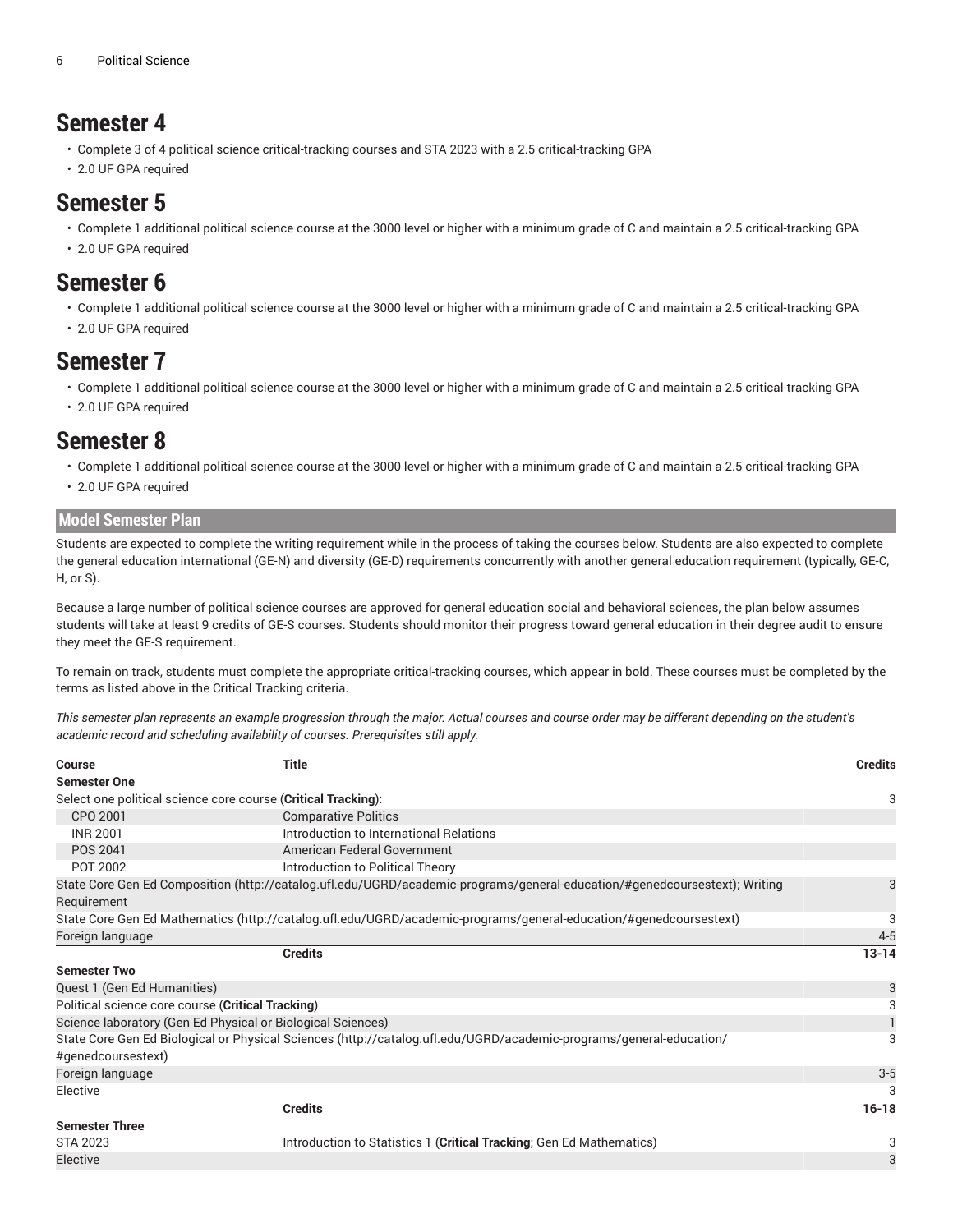| Elective or foreign language if 4-3-3 option                                                                     |                                                                                                                    | 3               |
|------------------------------------------------------------------------------------------------------------------|--------------------------------------------------------------------------------------------------------------------|-----------------|
| State Core Gen Ed Humanities (http://catalog.ufl.edu/UGRD/academic-programs/general-education/#genedcoursestext) |                                                                                                                    |                 |
| Political science core course (Critical Tracking)                                                                |                                                                                                                    | 3               |
|                                                                                                                  | <b>Credits</b>                                                                                                     | $\overline{15}$ |
| <b>Semester Four</b>                                                                                             |                                                                                                                    |                 |
|                                                                                                                  | Gen Ed Biological or Physical Sciences (area not taken in semester two) <sup>2</sup>                               | 3               |
| Select one:                                                                                                      |                                                                                                                    | 3               |
| Elective                                                                                                         |                                                                                                                    |                 |
| #genedcoursestext) <sup>1</sup>                                                                                  | State Core Gen Ed Social and Behavioral Sciences (http://catalog.ufl.edu/UGRD/academic-programs/general-education/ |                 |
| Elective                                                                                                         |                                                                                                                    | 3               |
| <b>Gen Ed Humanities</b>                                                                                         |                                                                                                                    | 3               |
| <b>Gen Ed Physical Sciences</b>                                                                                  |                                                                                                                    | 3               |
|                                                                                                                  | <b>Credits</b>                                                                                                     | 15              |
| <b>Semester Five</b>                                                                                             |                                                                                                                    |                 |
| <b>ENC 3254</b>                                                                                                  | Professional Writing in the Discipline (Gen Ed Composition; Writing Requirement)                                   | 3               |
| Gen Ed Biological Sciences                                                                                       |                                                                                                                    | 3               |
| Electives (3000 level or above, not in major) <sup>3</sup>                                                       |                                                                                                                    | 3               |
| Political science courses (Critical Tracking; 3000/4000 level)                                                   |                                                                                                                    | $6\phantom{1}6$ |
|                                                                                                                  | <b>Credits</b>                                                                                                     | 15              |
| <b>Semester Six</b>                                                                                              |                                                                                                                    |                 |
| Select one:                                                                                                      |                                                                                                                    | $\mathbf{1}$    |
| POS 4934                                                                                                         | Honors Preparation (department honors, optional)                                                                   |                 |
| Elective                                                                                                         |                                                                                                                    |                 |
| Political science courses (3000/4000 level; Critical Tracking)                                                   |                                                                                                                    | 6               |
| Electives (3000 level or above, not in major) 3                                                                  |                                                                                                                    | 3               |
| <b>Electives</b>                                                                                                 |                                                                                                                    | 6               |
|                                                                                                                  | <b>Credits</b>                                                                                                     | 16              |
| <b>Semester Seven</b>                                                                                            |                                                                                                                    |                 |
| Select one:                                                                                                      |                                                                                                                    | 3               |
| POS 4734                                                                                                         | Research Methods in Political Science (department honors, optional)                                                |                 |
| Political science course (3000/4000-level)                                                                       |                                                                                                                    |                 |
| Political science course (3000/4000 level; Critical Tracking)                                                    |                                                                                                                    | 3               |
| Electives (3000 level or above, not in major) <sup>3</sup>                                                       |                                                                                                                    | 6               |
| Elective                                                                                                         |                                                                                                                    | 3               |
|                                                                                                                  | <b>Credits</b>                                                                                                     | 15              |
| <b>Semester Eight</b>                                                                                            |                                                                                                                    |                 |
| Select one:                                                                                                      |                                                                                                                    | $2 - 4$         |
| Political science course (3000/4000 level; Critical Tracking)                                                    |                                                                                                                    |                 |
| POS 4970                                                                                                         | Senior Thesis (department honors, optional)                                                                        |                 |
| Electives (3000 level or above, not in major) <sup>3</sup>                                                       |                                                                                                                    | 6               |
| <b>Electives</b>                                                                                                 |                                                                                                                    | $\overline{7}$  |
|                                                                                                                  | <b>Credits</b>                                                                                                     | $15 - 17$       |
|                                                                                                                  | <b>Total Credits</b>                                                                                               | 120             |
|                                                                                                                  |                                                                                                                    |                 |

1 If POS 2041 not taken previously.

2 One General Education option taken this term must be a Quest 2 course.

3 Students are encouraged to use some electives to pursue a minor.

#### **Academic Learning Compact**

The major in political science provides an understanding of how government and politics operate in the U.S. and elsewhere. Students will develop the critical analytic and research skills to study government and politics and be able to articulate information and ideas about government and politics.

# **Before Graduating Students Must**

• Complete 30 credits of political science coursework with minimum grades of C, including a minimum of 18 credits at the 3000/4000 levels.

• Complete an introductory statistics course.